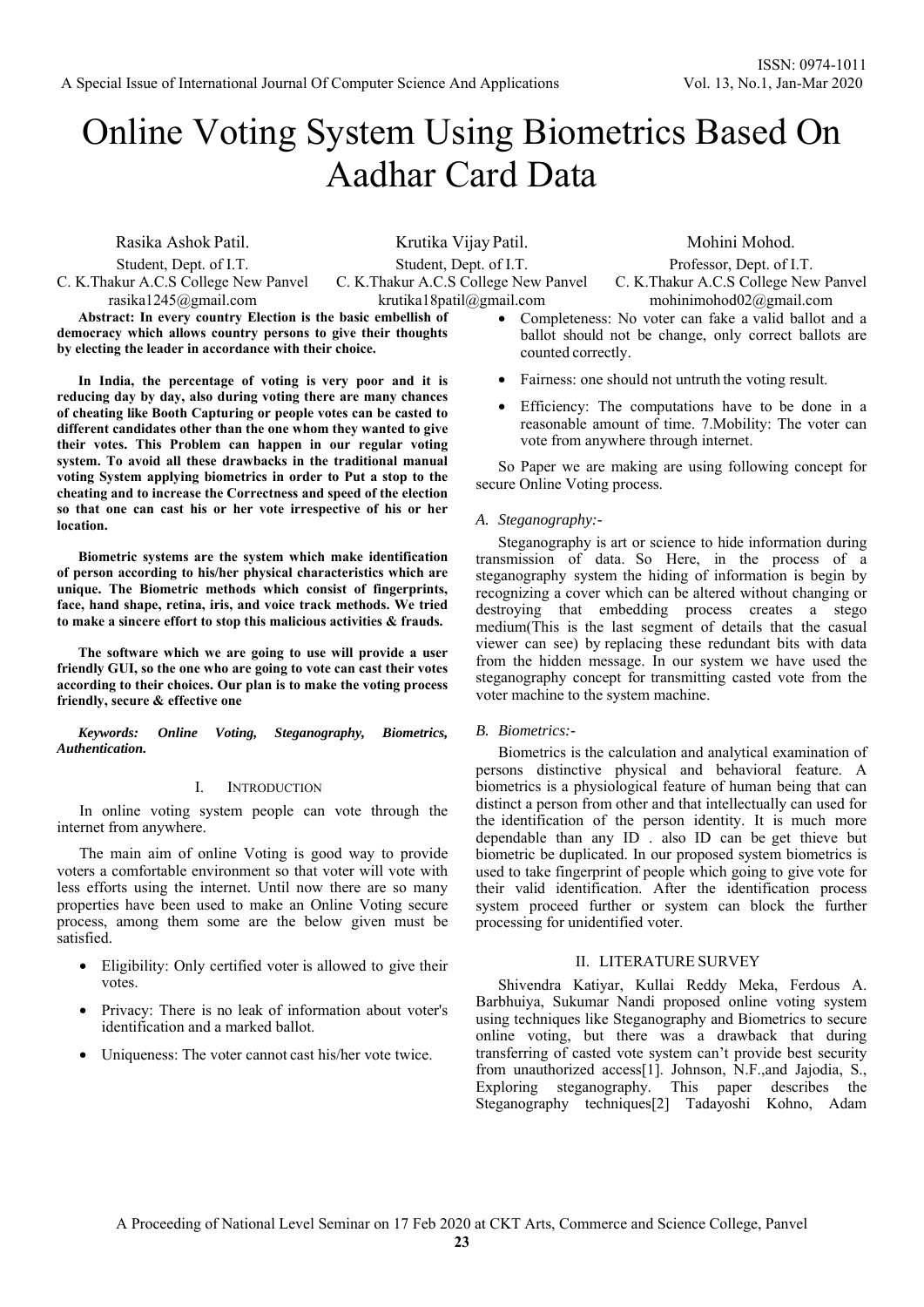Stubble eld, Aviel D. Rubin, and Dan S. Wallach proposed methodology which describe electronic voting system and security [3]

## III. PROPOSED METHODOLOGY

By Using the proposed system, the voting process can be complete using internet with the secure concept of biometrics and Steganography. to the server securely using Steganography.

Steganography is the art of hiding the private data within something that seem to be nothing and which can be easily get ignore. The model of Steganography tells that if someone wanting to send the secret messages then he/she will choose a cover image, find its redundant bits and replace these bits with data bits of the message.

The message can be easily get to know by doing some operations on the other end. In this way the Voter who caste their vote will transmit without any interruption.

Fingerprint recognition is used for user authentication or identification because it is the mostly used biometric technique. In our proposed system the thumb impersonation of person who are going to vote is taken, system extract the features from the given thumb and compare it with the thumb which is already stored into the database during registration. If it matches, then voters are allowed to cast their vote otherwise system stop the voting untill the thumb impression get match. Once an voter passes all the security criteria he will get logged in his voting account. Once a particular voter is authenticated or identified by the system, one secure channel will get established using https and then voter will be able to vote. The vote will remain secret i.e. it will not be get reveal and not be reflected anywhere in the database that which user has voted for whom.

The casted vote will get added into the candidate's count.Then, the account will be closed if any voter will try to vote again throw his/her account that user will not allowed to cast vote again. So the ID which is used of the voter is nothier's Adhard ID. This is complete voting process. The methodology of the voting process is shown in figure below:

## IV. SYSTEM IMPLEMENTATION

In our system we are focusing on the concept of security during casting vote through internet. Two strong security methodologies are used

## *A. Steganography*

## *B. Biometrics*

Algorithm used to perform Steganography described below:- a. Stego image creation algorithm:-

Input: Cover [], Core [], RN [], SM []

Output: Stego []

Begin

for every bit of Secret Message SM [i] do if SM  $[i] = 1$  then

if Cover[RN[i]] and Core[RN[i]] both odd then  $Stego[RN[i]] = Cover[RN[i]] - 1$ 

else if Cover[RN[i]] and CI[RN[i]] both even then  $Stego[RN[i]] = Cover[RN[i]] + 1$  End

Else

 $Stego[RN[i]] = Cover[RN[i]]$ 

End

else if  $SM[i] = 0$  then

if Cover[RN[i]] and Core[RN[i]] both either even or odd

then  $Stego[RN[i]] = Cover[RN[i]]$  else  $Stego[RN[i]] = Cover[RN[i]] + 1$  End End End



Fig. 1. Methodology of the Voting Process

According to the algorithm, if encrypted message bit is one and both cover image and key image byte values are odd we are making stegonographical image byte value one less than cover image byte, else 1 more than that.

If encrypted message bit is byte values are even or odd we are keeping stegonographical image byte value same as cover image byte value, else one more than that. We should check that during extraction have to apply the similar random function with the same seed.

Decryption algorithm for authentication:-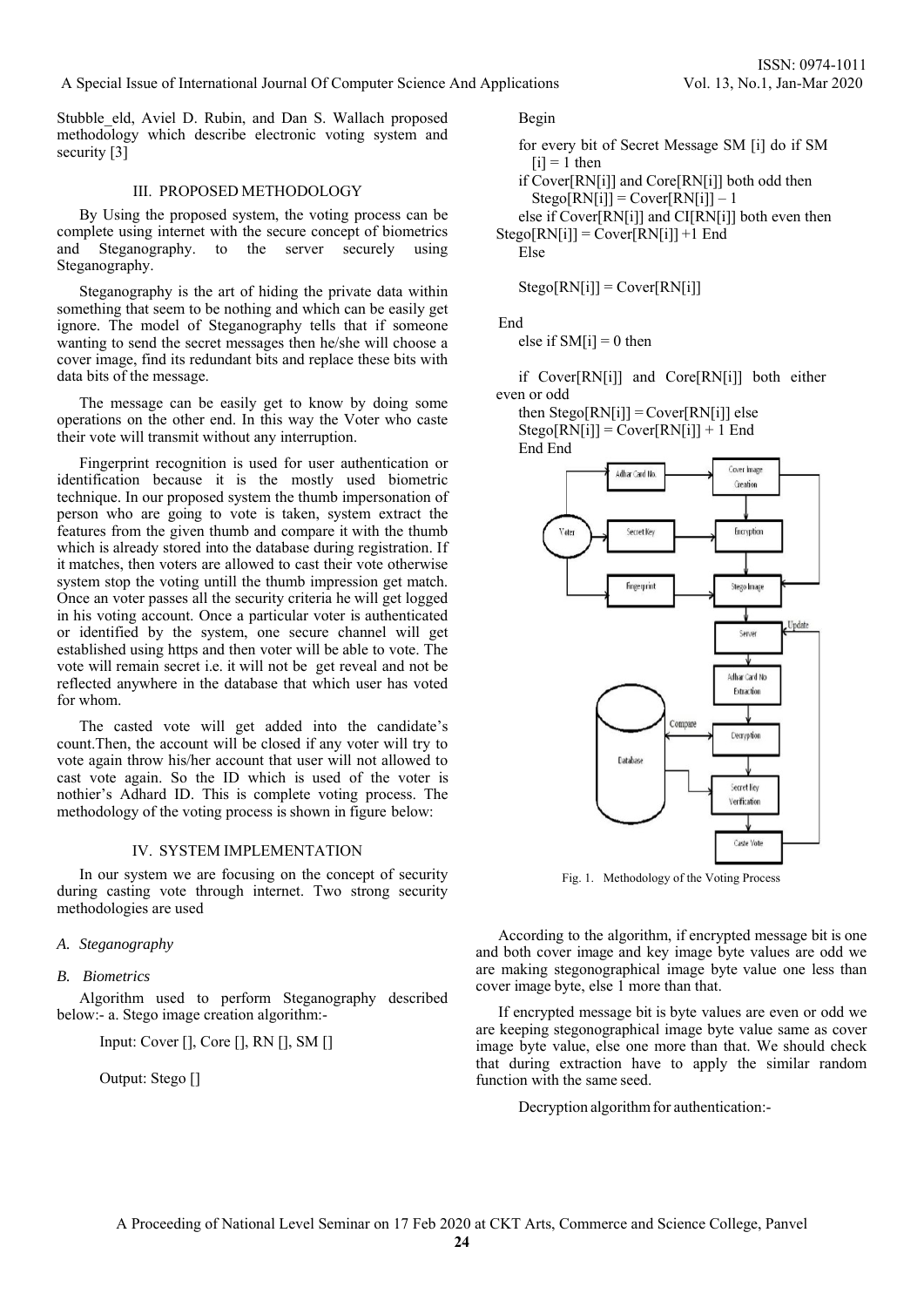A Special Issue of International Journal Of Computer Science And Applications Vol. 13, No.1, Jan-Mar 2020

Input: Stego [], Cover [], RN[], Secret Key

Output: Authentic Voter/ Not an Authentic Voter

Begin

 $[i, Da[i], SecretKeyDate, k = 0 for]$ 

i=0 to 287 do

if Stego[RN[i]] and Core[RN[i]] both either

even or odd then

 $SM[i]=0$ 

$$
else \quad SM[i] = 1
$$

end

end

for  $i = 256$  to 287 do



*Concatenate(SecretKey,Date) if* 

*Compare(SM[],*

*SHA256(SecretKeyDate))* then

Return: Authentic Voter else

Return: Not an Authentic Voter End

End

In the above algorithm, we are checking bytes of stego image and key image, if both are odd or even we are taking the secret message as one otherwise zero. Using the Date value contained in the secret messag0e and Secret Key we can verify the authenticity. In biometrics for fingerprint following features are to be considered for unique identification.

$$
\begin{array}{c}\n\text{Two sides} \\
\text{Loop} \\
\text{Whorl}\n\end{array}
$$



The loop is the common type of fingerprint pattern.

Arch:-

Loop:-

**CONTRACTOR** iit

The arch pattern is a more open curve compare to the loop.Two types of arch patterns: plain arch and tented arch.

Whorl:-

Whorl patterns occur in about 30% of all fingerprints

Algorithm used to implement Biometrics described below:-

Initially there are two types of biometric algorithms

#### *1) Feature extraction/template generation algorithms:-*

first function of the algorithm is the feature extraction of the sample which presented to the system. Template generation then takes place where a digital representation of biometrics and stored for matching purposes in the future.

#### *2) Matching algorithms:-*

In this algorithm matching of the given samples and previously stored samples is done and it will generates the results of comparison by performing estimation, calculation or measurement.

AES algorithm are used for encryption and decryption process AES:- The algorithm starts with a Add round key stage and followed by nine rounds of the 4 stages and a 10th round of the 3 stages. This get for both encryption and decryption with the exception that each stage of a round the counterpart in the encryption algorithm.

The four stages are as follows:

- Substitute bytes
- Shift rows
- Mix Columns
- Add Round Key

In the tenth one step of Mix Columns stage in ignored. The first nine round of a decryption algorithm contains the following:

- Inverse Shift rows
- Inverse Substitute bytes
- Inverse Add Round Key
- Inverse Mix Columns